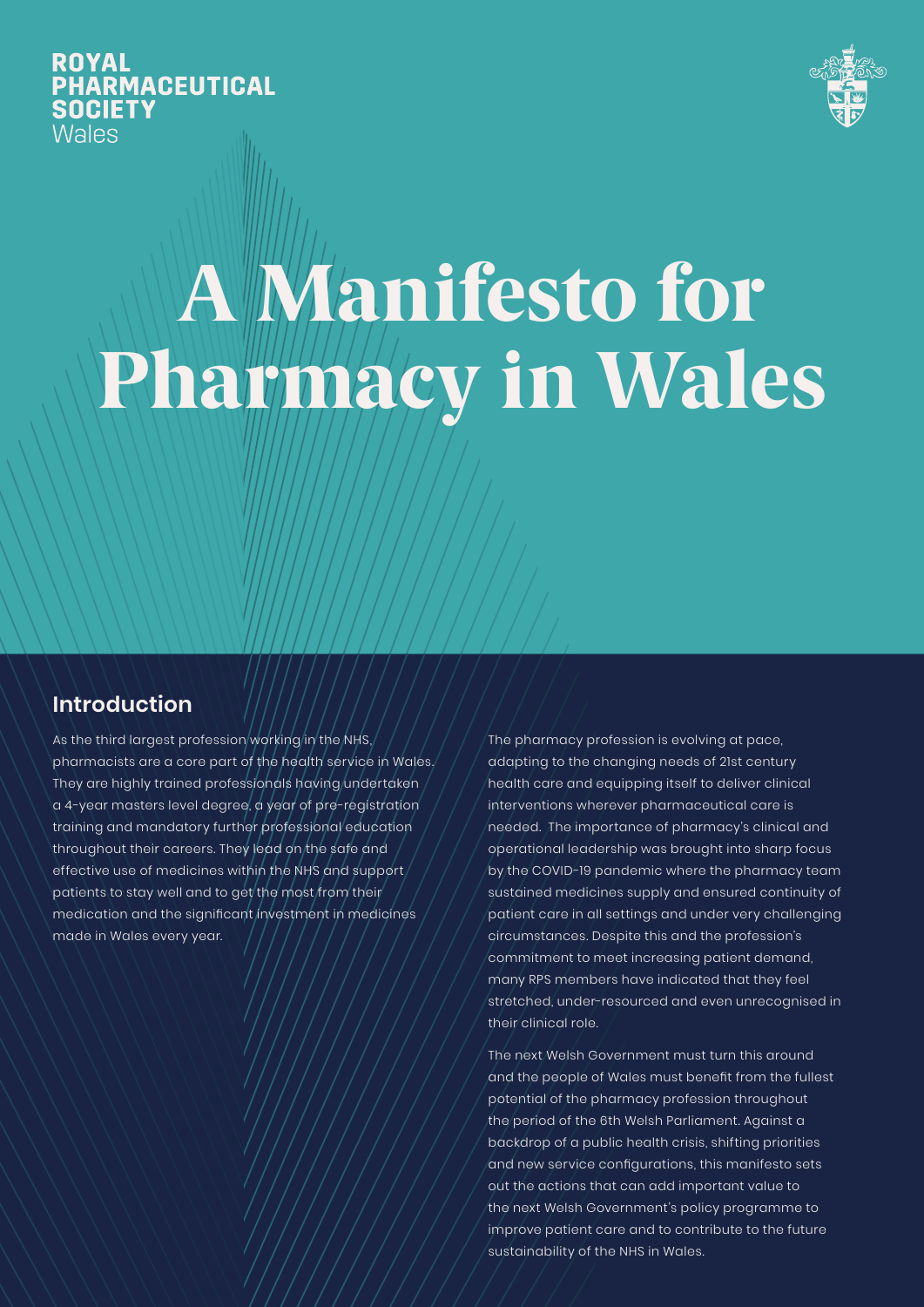## Key Asks



Embed the clinical capabilities of the pharmacy team across all NHS settings through robust multi-professional workforce planning, education and professional development.



Ensure that citizens have access to emerging advanced medical therapies and pharmacogenomic therapies through investment in pharmacist training and service development.



Further integrate pharmacist independent prescribing into routine NHS care and ensure the universal roll out of services proven to benefit patients and improve capacity.



Support a legal framework to allow community pharmacists to make professional decisions in the supply of medicines to patients during times of medicines shortages.



Reduce the risk of medication errors and emergency hospital admissions by allowing pharmacists to access and update a shared electronic patient record.



Improve the quality of patient care by guaranteeing protected learning and teaching time for pharmacists across all sectors.



Accelerate the development and roll out of digital prescribing solutions across Wales.



Ensure the highest quality of care by supporting the health and wellbeing of pharmacists through access to NHS funded mental health and wellbeing support.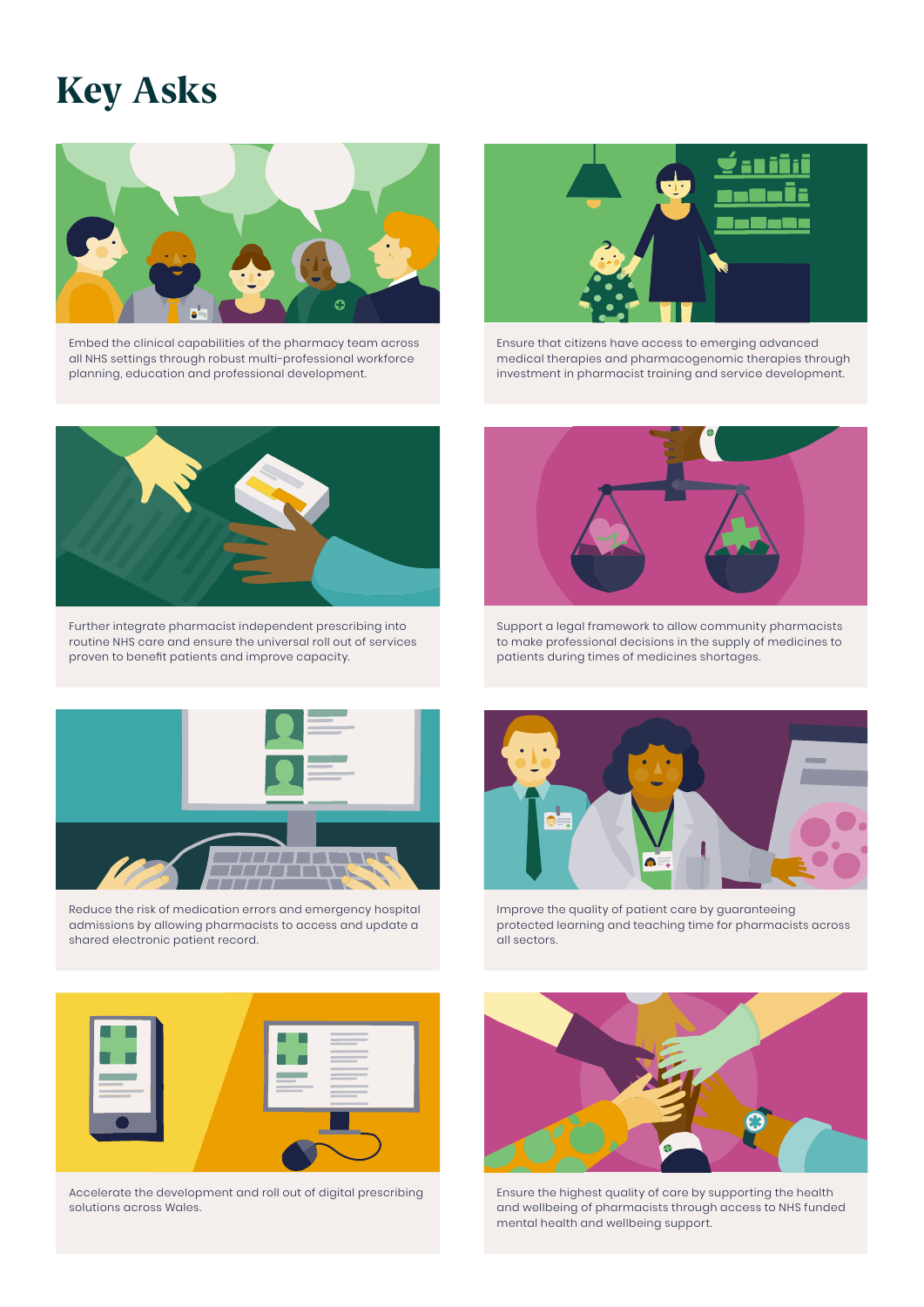## 1

Embed the clinical capabilities of the pharmacy team across all NHS settings through robust multi-professional workforce planning, education and professional development.

A re-design of the initial education and training of pharmacists is needed to create a truly agile pharmacy workforce within the multi-professional team, equipped to move between health care settings and to provide the right clinical interventions at every stage of the patient pathway.

The next Welsh Government must build upon the transformative learning programme already in place, providing pre-registration pharmacists the opportunity to develop their clinical practice across community, primary care and hospital settings.

The same vision is called for during the four years of MPharm undergraduate training. Investment in increased quality and quantity of clinical placements in the undergraduate training will ensure that pharmacists will have the clinical skills, knowledge and confidence to be the expert prescriber of medicines within the multi-disciplinary team.

A crucial enabler for developing the workforce postregistration would be a Foundation / newly qualified programme embedded for all pharmacy professionals. With the advent of more clinical services within the community pharmacy setting and more pharmacists working within the GP practice settings, it is even more important that further support, mentoring and guidance is available to all early career pharmacists, to further develop their skills and instil them with confidence to provide optimal care for patients and the public.

Through investment in pharmacy education and a clear alignment of professional development with national workforce planning and service development the next Welsh Government can ensure patients are able to benefit from access to a pharmacy profession that is highly trained and confident in delivering clinical care at every stage of the patient journey.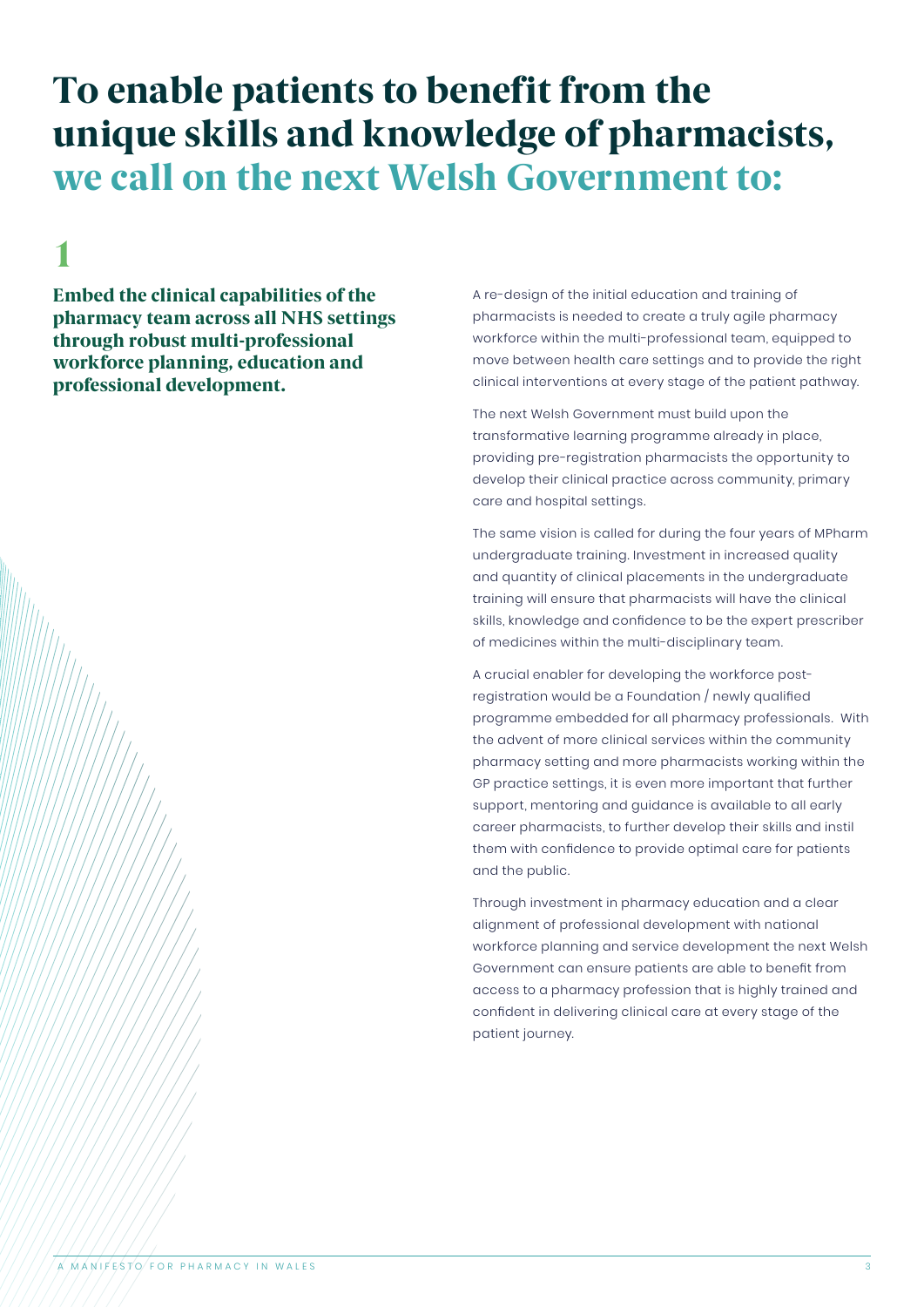## 2

Further integrate pharmacist independent prescribing into routine NHS care and ensure the universal roll out of services proven to benefit patients and improve capacity.

With unique clinical training and in-depth scientific understanding of medicines, pharmacists are the ideal practitioners to prescribe medicines. A pharmacist independent prescriber can prescribe autonomously for any condition within their clinical competence. They provide opportunities for new ways of working and increasing capacity and access for patients to high quality care.

Currently patients are more likely to benefit from pharmacist independent prescribers based in hospitals and GP practices. This can be through prescribing on hospital wards, emergency departments, out-patient clinics, GP clinics, home visits and care home visits. The use of independent prescribing pharmacists in these settings must be developed and expanded so that patients and healthcare teams can continue to benefit from their skills.

Patients should benefit from access to independent prescribers in all community pharmacies across Wales. The roll out of the Choose Pharmacy Independent Prescribers' Service has enabled access in some areas of Wales. This service has been well received by patients and healthcare professionals alike, enabling continuity of care. The service, which depends on pharmacist access to patient records and a clear system of communication between pharmacists and GPs, is not universally provided however and is only available in certain community pharmacies in pockets of the country. Steps must be taken to address this imbalance and roll out these models nationally so that communities and patients throughout Wales can benefit from access to pharmacist independent prescribers. Building capacity within the existing community pharmacy workforce to advance and become independent prescribers is essential to enable the shift to universal patient access to an independent prescriber in community pharmacy settings.

The next Welsh Government must recognise and fully incorporate the clinical skills of pharmacists and independent pharmacist prescribers into national workforce planning. Service models must be in place to utilise these skills across the patient pathway and for the public to gain access to and benefit from those expertise and services.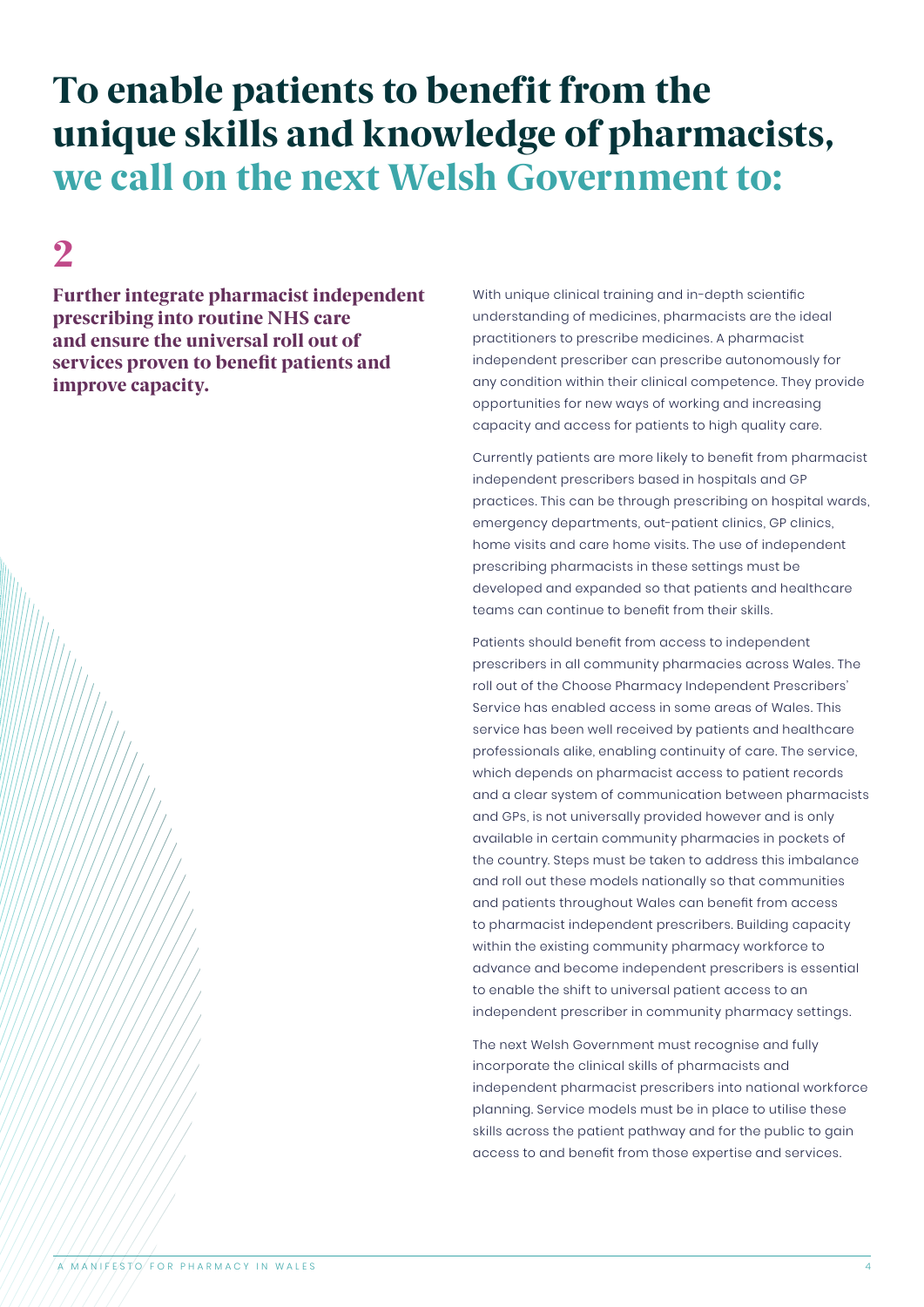## $\overline{\mathbf{3}}$  4

#### Reduce the risk of medication errors and emergency hospital admissions by allowing pharmacists to access and update a shared electronic patient record.

Understanding the individual patient circumstances through access to patient health records, laboratory results and previous treatment documentation is critical to patient safety. Yet for many pharmacists, this is not permitted. Routine read and write access for all pharmacists that deliver clinical care in the community, on hospital wards, in emergency departments, and in GP surgeries is imperative to;

- Significantly improve the care patients can expect to receive.
- Enable pharmacists to make more informed clinical decisions.
- Improve medicine adherence and reduce the number of medicine related errors that contribute to unscheduled care and hospital admissions.
- Meet patient expectations that pharmacists have routine access to their records<sup>1</sup>. .
- Reduce pressures on other primary care practitioners

Patient information is currently recorded in numerous places and is not accessible to all health professionals, representing a risk to patients. A single patient record that is accessible to all relevant health professionals would enable better communication across the multidisciplinary team. The implementation of the IT infrastructure to enable safer clinical decisions must be a pressing commitment of the next Welsh Government.

#### Accelerate the development and roll out of digital prescribing solutions across Wales.

Prescribing practice in Wales has yet to benefit widely from digital transformation. Paper-based prescriptions continue to be used and there is a significant systems gap preventing a joined-up and interoperable approach between primary and secondary care This increases the risks of transcribing errors and delays in the prescribing process right across the NHS. This is unacceptable in the 21st Century when digital solutions can mitigate the problems and risks associated with a paper based prescribing system and advance prescribing practice to improve patient care and medicines safety.

Patients in Wales must be able to benefit from seamless care when they are prescribed medication whether in hospital or community settings. Efficiencies in primary care prescribing have already started to be routinely delivered through the electronic transmission of prescriptions. This must be supported by an IT infrastructure that allows GP and community pharmacy systems to communicate with each other. This infrastructure must also be able to link seamlessly to hospital prescribing systems to create a robust, efficient and accurate joined-up prescribing solution. Urgent action is needed in hospital settings to implement an end-to-end electronic prescribing and administration system to support safe, effective and efficient medicines prescribing and administration. This must also be capable of connecting into primary care contractors to import and export information and support safe and efficient transfers of care.

The COVID-19 pandemic highlighted the importance of electronic prescribing solutions, which if in place in Wales, could have improved communication about prescriptions between health professionals in all healthcare settings, enhanced continuity of patient care and decreased the risks associated with virus transmission due to footfall from one care setting to another.

<sup>1</sup> EMIS Healthcare. 2014. Public support wider access to GP record. Available at: https://www.emishealth.com/news-events/news/ public-support-wider-access-to-gp-record/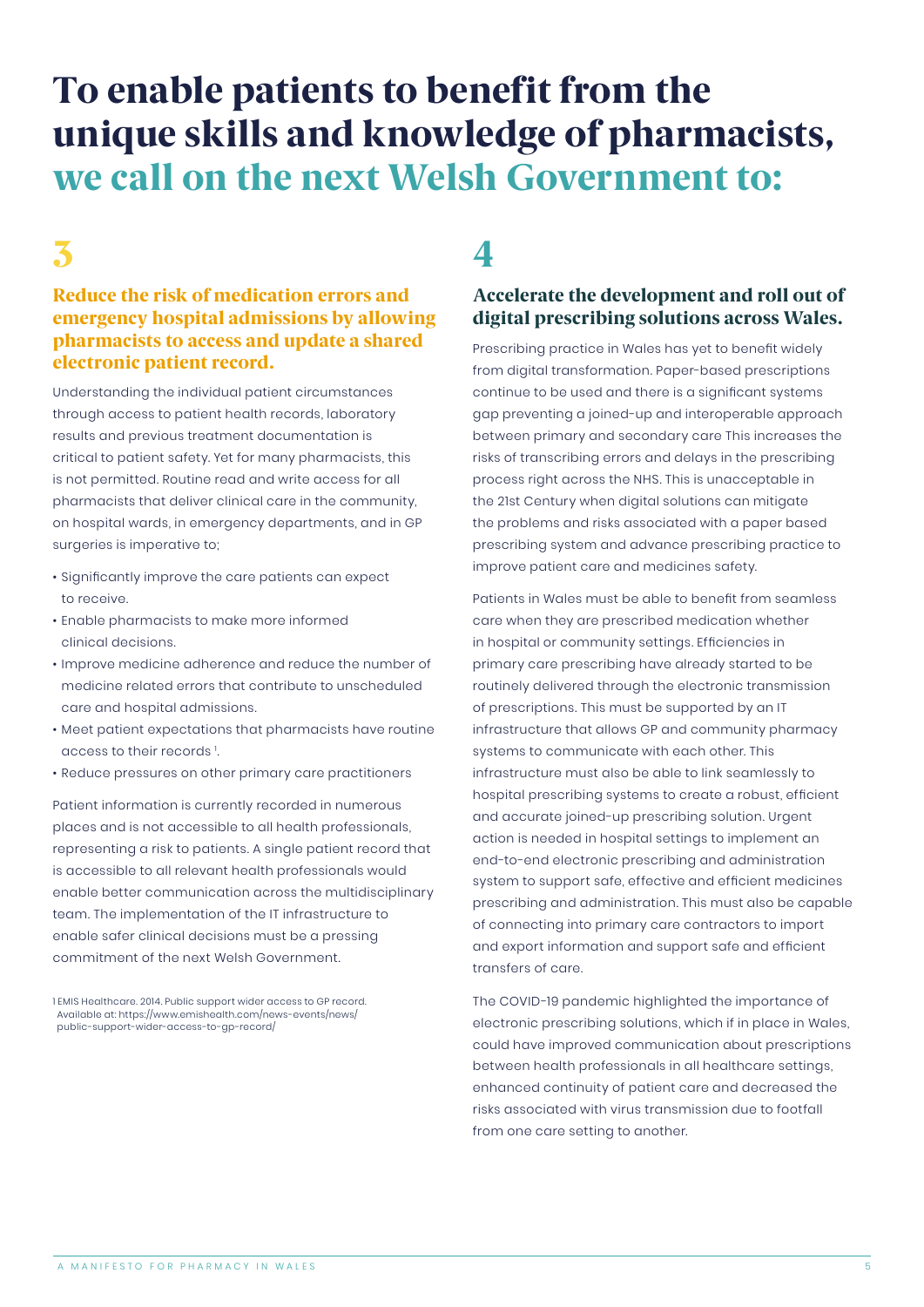## $5$  6

#### Ensure that citizens have access to emerging advanced medical therapies and pharmacogenomic therapies through investment in pharmacist training and service development.

Advanced medical therapies and pharmacogenomic therapy are emerging fields of health care that offer cutting edge advances in medicinal treatment. While advanced medical therapies focus on the use of the treatment of genetic disorders as well as the repair and regeneration of human tissue, pharmacogenomics focuses on the influences of genetic variations in individual responses to medicines and helps to determine the development of personalised medicines. With genetic factors accounting for between 25% and 50% of sub-optimal medicine responses, pharmacogenetics has the potential to greatly improve the effectiveness of medicines by personalising care.

Pharmacists are particularly well placed to lead on these new therapies and will have an increasingly important role in their governance and management, including the use, storage, handling, logistics and ethical considerations of introducing these new approaches. With combined scientific and clinical knowledge and training. pharmacists are well placed to communicate complex drug information in a way that is understandable to patients. Pharmacists also have the potential to offer patients the opportunity to benefit from these emerging new technologies in their own communities.

There are numerous international examples of services that employ pharmacists to lead on pharmacogenomics (Norway, the Netherlands, Australia, Canada and the USA)2. These services allow patients who report treatments as ineffective or have experienced adverse drug reactions to be identified by their community pharmacists for a genetic diagnostic test within the pharmacy. The pharmacist will then interpret and explain the result to the patient before agreeing any action tailored to the patient's genetic makeup.

#### Support a legal framework to allow community pharmacists to make professional decisions in the supply of medicines to patients during times of medicines shortages.

Medicines shortages can have a significant impact on patient care and health care professional time and resources. Pharmacists and GPs are having to spend increased time dealing with medicines shortages\*, with community pharmacists legally obliged to contact prescribers or refer patients back to prescribers to amend original prescriptions, even for minor adjustments. This is frustrating for the patient, pharmacist and prescriber as it can cause significant delays in patient access to medicines and take up valuable health professional time. Furthermore, in times of pandemic or emergency situations, the effect on patient care can become particularly acute.

The clinical expertise and professionalism of pharmacists can be used to help manage the continuity of care for people prescribed medicines that are in short supply. Mitigating the negative effects of medicines shortages will require legislative change to allow pharmacists to make minor amendments without referral back to the prescriber. Amendments would allow pharmacists to make changes to quantity, strength and formulation of the medicines prescribe. It would not allow for a therapeutic substitution without discussion with the prescriber. This has been standard routine practice for pharmacists in secondary care for years and in Scotland where there is a recognised medicines shortages list. The support of the next Welsh Government is vitally important in establishing a legal framework for the routine management of medicines shortages by pharmacists.

\* [1] https://www.pgeu.eu/publications/ press-release-pgeu-medicine-shortages-survey-2019-results/

<sup>2</sup> Youssef, E. and Mostafa, S. and Wright, D. 2020. Pharmacogenomic testing and its future in community Pharmacy. The Pharmaceutical Journal, Vol 304, No 7933.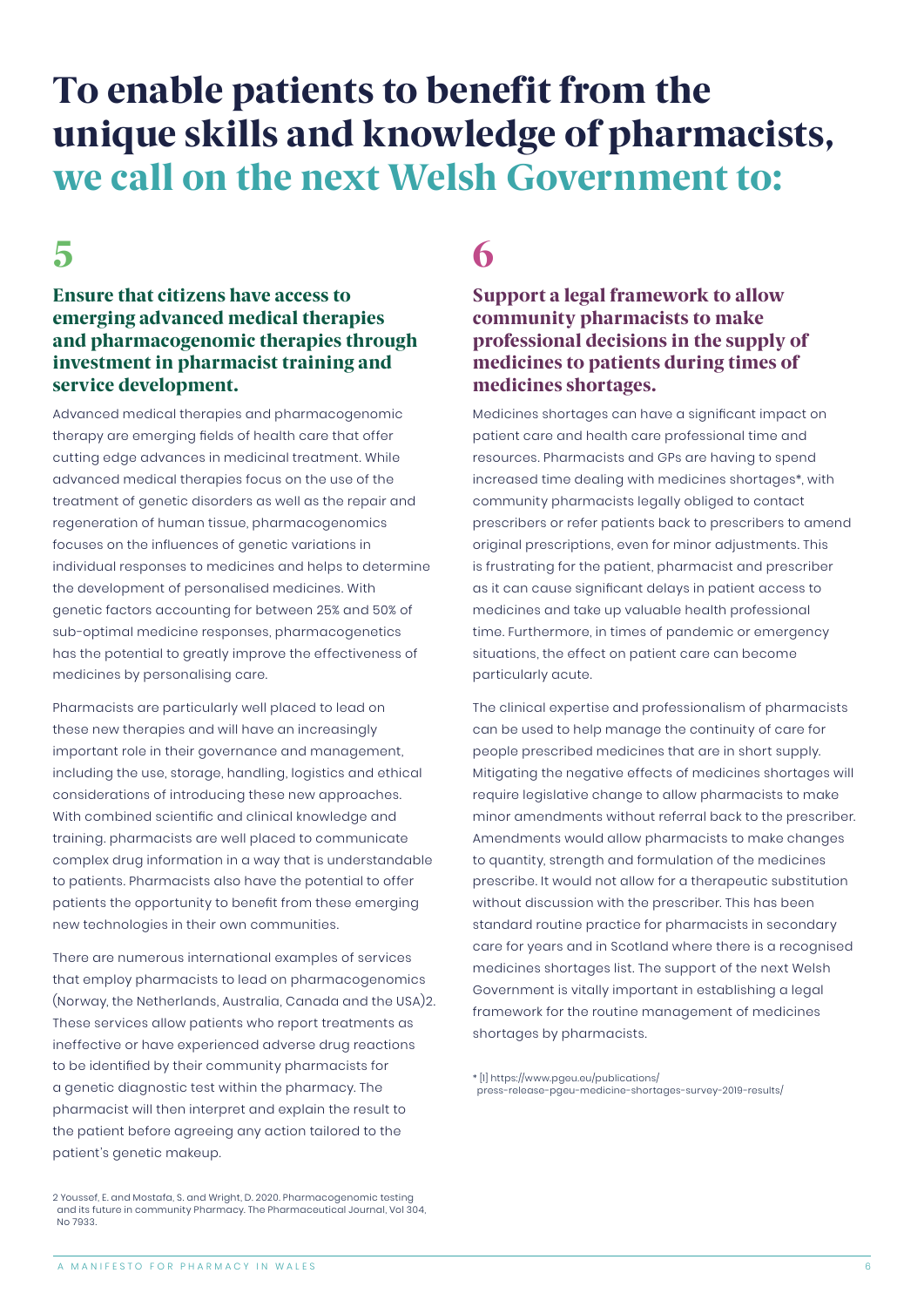#### Improve the quality of patient care by guaranteeing protected learning and teaching time for pharmacists across all sectors.

As managing the health of patients becomes more complex due to the increasing prevalence of multiple long-term conditions and the development of new innovative medicines, the need for pharmacy input will continue to increase. The public must be assured that pharmacists can provide increasingly complex services safely. This will require them to continually build on their competence and constantly develop and advance their practise.

Pharmacists do not routinely receive protected time to undertake professional development and learning, or to be able to teach and mentor others. Currently, pharmacy workforce planning rarely takes into consideration the time and cost of education and training. A 2020 survey by the Pharmaceutical Journal revealed that nearly three quarters of community pharmacist do not benefit from any protected learning time.

Any training and teaching that is undertaken by pharmacy team members can put a strain on other colleagues in the team, adding to work pressures. Equity across all professions is now needed, ensuring protected and funded learning time for pharmacists in all settings is embedded within workforce planning. This could be achieved by greater use of technology - virtual or e-learning packages - plus solutions to protect the time of pharmacists such as the flexibilities introduced during the COVID-19 pandemic to protect the time of pharmacists to deal with complex queries and to prioritise workloads.

## 7 8

#### Ensure the highest quality of care by supporting the health and wellbeing of pharmacists through access to NHS funded mental health and wellbeing support.

The challenges of meeting the growing demands placed on the health service are having a significant impact on the health and wellbeing of health professionals. The pharmacy workforce is no different with a recent RPS member survey indicating that pharmacists are routinely feeling stressed and under pressure. Worryingly 89% of all respondents indicated they felt at high risk of burnout as measured by the Oldenburg Burnout Inventory.

The Covid-19 pandemic intensified the need for mental health and wellbeing support of health professionals working on the front line. As the only health profession to keep doors fully open to the public during the pandemic, the full force of the crisis was felt by community pharmacists and their teams. The crisis provided community pharmacists with access for the first time to the benefits of counselling services provided to NHS employees. As lone professionals providing unscheduled care throughout a nine-hour working day, community pharmacists will continue to need access to mental health and wellbeing support. Parity of access to NHS funded wellbeing support must therefore be made available to community and primary care pharmacists, not only to cope with pressures and the aftermath of the pandemic but on an ongoing and routine basis.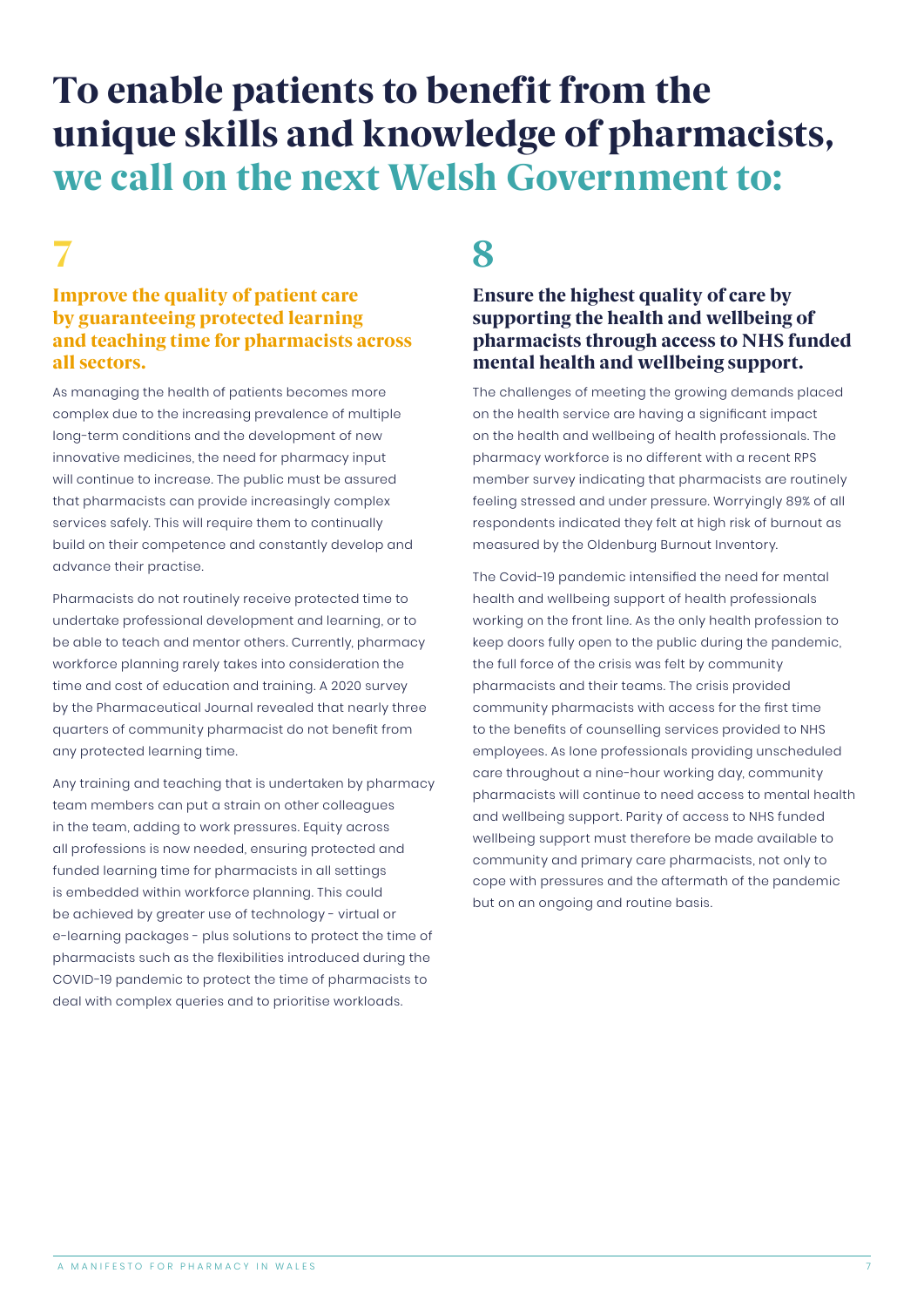#### To provide accessible healthcare

On high streets throughout Wales, community pharmacies provide patients with quick access to healthcare advice and support from a health professional. They are a particularly valuable resource in rural areas where the nearest GP surgery may be miles away and in deprived areas as a means of reducing inequalities in health and reversing the inverse care law.

### To improve clinical outcomes

As the experts in medicines and their effect on the body, pharmacists can support patients to get the most benefit from their medicines. Using their unique skills and knowledge, pharmacists ensure that medicines interact with each other effectively and safely, tailor doses appropriately and, in some instances, prescribe new medicines and deprescribe existing medicines that are of no further benefit to the patient.



#### To ensure value for money from medicines

With their unique knowledge of medicines, pharmacists are a vital asset to ensure that the significant annual investment in medicines is spent wisely and in a cost-effective manner. They do this by supporting appropriate prescribing and working with patients to deprescribe inappropriate and ineffective medicines.

Why Wales needs pharmacists' expertise

## To build capacity in primary care

Pharmacists are well placed to increase access to care for patients in primary care and community settings by taking an increased role in managing common ailments, acute conditions and long-term conditions. This can enable GPs more time and capacity for longer appointments and to focus on diagnoses and the management of more complex patients.

### To prevent avoidable harm

When used incorrectly medicines can cause significant harm to patients. Inappropriate medicine use also introduces unforeseen challenges such as unplanned and emergency hospital admissions as the result of adverse drug reactions. Ensuring that patients and health professionals have access to pharmacists and their expert medicines knowledge is paramount to reducing these risks.